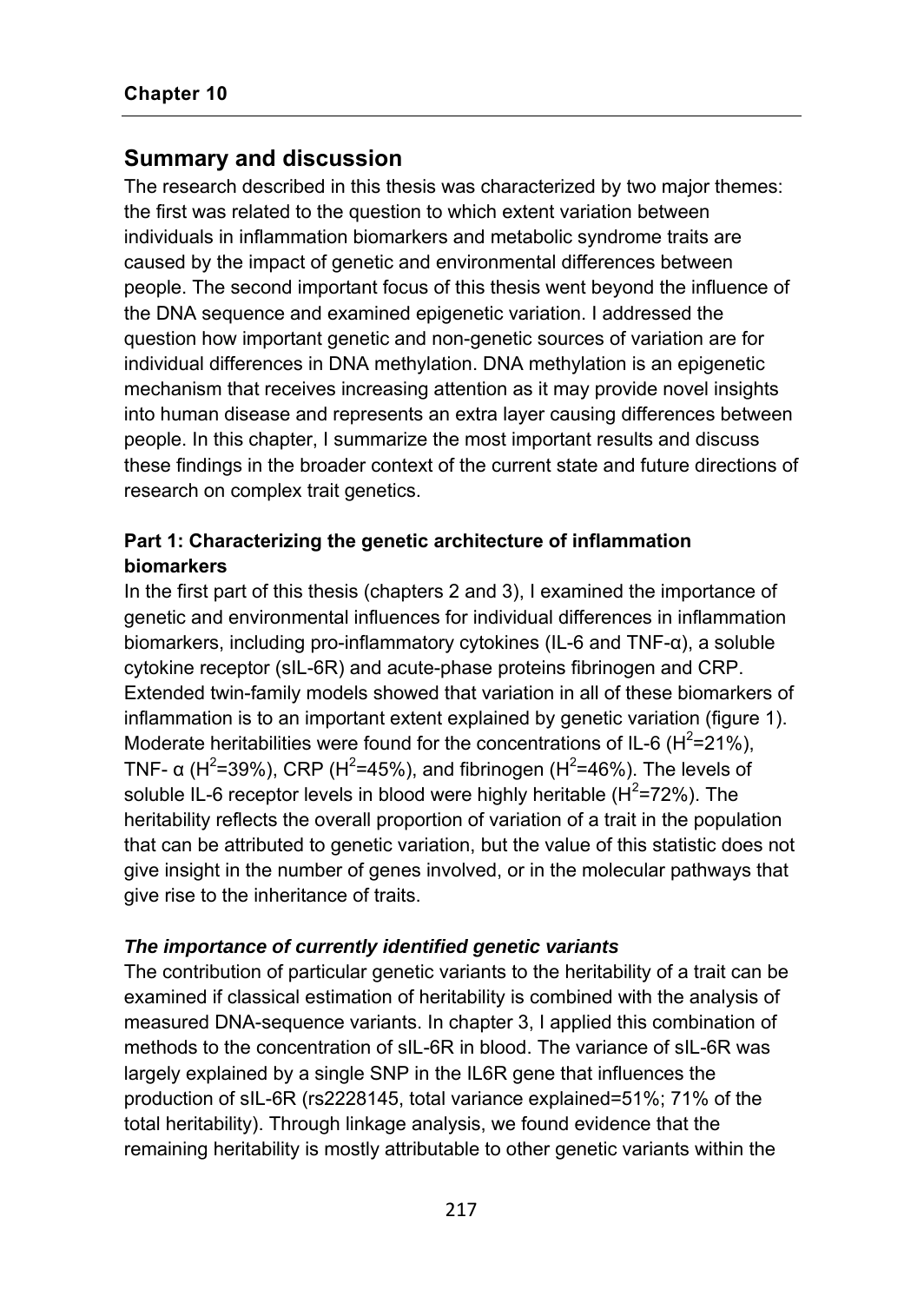

**Figure 1**: Heritability of inflammation biomarkers and metabolic syndrome traits.

Heritability=Broad-sense heritability, WHR=Waist-to-hip-ratio, TC=Total cholesterol, TG=Triglycerides, SBP=Systolic blood pressure, DBP=diastolic blood pressure.

IL6R gene region on chromosome 1 and detected novel SNPs at the 3'end that were associated with IL6R gene expression. Of the inflammation biomarkers examined in chapter 2, GWA studies have thus far been published for CRP, fibrinogen and IL-6. A genetic risk score based on 18 genome-wide significant SNPs for CRP explained 5% of the variance in CRP levels<sup>1</sup>. For fibrinogen, four genome-wide significant loci have been reported to date that together explain < 2% of the variance in fibrinogen levels <sup>2</sup>. For IL-6, two loci (ABO and IL6R) have thus far been reported. The top SNPs in these loci together explain 2.2% of the variance of IL-6 levels  $^3$ . The findings illustrate the difference in the genetic architecture of sIL-6R (for which a single common SNP explains > 50% of the total variance) versus the other inflammation biomarkers. In fact, the variance of sIL-6R levels that can be explained by rs2228145 is very large compared to single SNP effect sizes observed for quantitative traits in general.

 The difference between the population explained variance by common SNPs for sIL-6R and IL-6 could be related to the biological consequences of a certain degree of change in concentration of these molecules. Importantly, it is thought that the level of IL-6, and not sIL-6R determines the degree of IL-6 signalling under 'normal conditions'. There is typically a buffer of sIL-6R and soluble gp130 in blood that block the activity of IL-6: the concentrations of sIL-6R and sgp130 (which acts as an antagonist of the active membrane-bound transducer protein gp130) are generally 1000 times higher than the concentration of IL-6<sup>4</sup>. Importantly, the dynamic range of sIL-6R concentration is more restricted compared to IL-6: during inflammation, sIL-6R levels may rise in the range of 2-3 fold<sup>5</sup>. By contrast, the levels of IL-6 can rise as much as 1 million-fold (under severe conditions) $6$ . It may be hypothesized that a genetic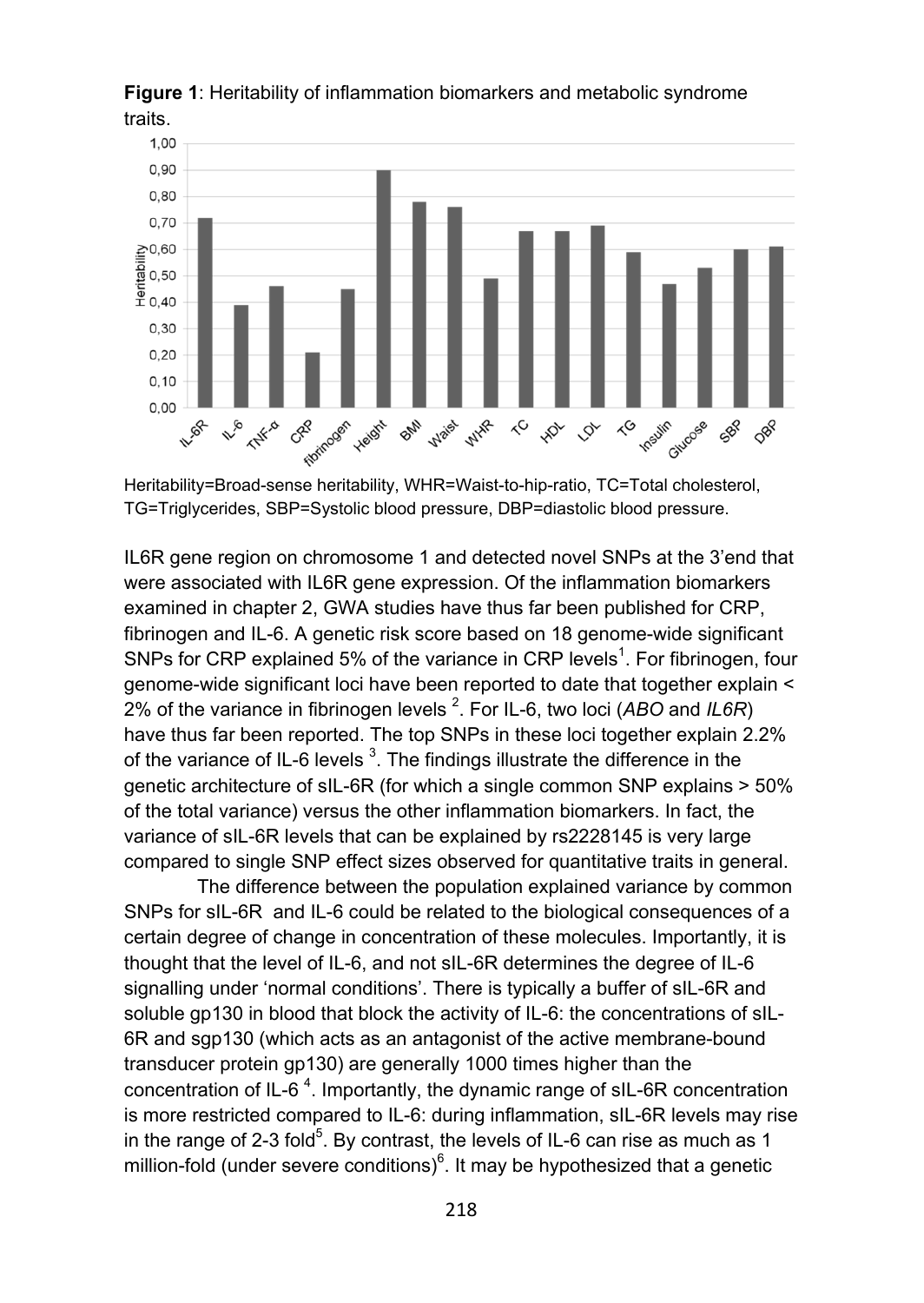variant with an effect so large that it would explain 50% of the variance of IL-6 levels would have much more serious health consequences compared to the effect of SNP rs2228145, because it would cause serious chronic inflammation in part of the population. Of note, the top SNP for IL-6 may be just as important for disease outcomes as the top SNP of sIL-6R. These inflammation biomarkers exemplify the differences in genetic architecture that may exist between different complex traits (or between different biological pathways that together lead to a disease) and how these differences affect the effort to identify the underlying genes. Even though SNPs identified through GWAS of complex diseases typically explain only a small proportion of the variance, they may point at biological pathways that provide novel insight into disease mechanisms. For example, based on the finding that the *IL6R* SNP is associated with coronary heart disease, it was suggested that tocilizumab, a monoclonal antibody against IL-6R that was already used for treatment of rheumatoid arthritis, should be tested in randomised trials for prevention of coronary heart disease <sup>7</sup>. SNPs in *IL6R* are also associated with asthma risk, and trials investigating tocilizumab for treatment of asthma are currently underway in Australia<sup>8, 9</sup>. It is expected that GWAS findings will lead to novel drug targets for other complex diseases as well.

# **Part 2 Genetic and environmental influences on BMI and other metabolic syndrome traits**

### *Heritability*

In the second part of this thesis, the extended twin-family design was applied to examine the heritability of height and individual metabolic syndrome traits including BMI, waist circumference, waist-to-hip-ratio, metabolic biomarkers and blood pressure (chapter 4, figure 1). This study showed that height, BMI and waist circumference were the most heritable traits ( $H^2$ =0.90,  $H^2$ =0.78, and  $H^2$ =0.76, respectively). Lipids and blood pressure were also highly heritable  $(H^2=0.59$ -  $H^2=0.69)$ , and WHR, insulin and glucose levels were moderately heritable (H<sup>2</sup>=0.49, H<sup>2</sup>= 0.47, H<sup>2</sup>= 0.53, respectively).

An important finding of chapter 4 was that all metabolic syndrome traits were influenced by non-additive genetic effects. For example, the total (broad) heritability of BMI was 78%, with 41% of the variance explained by additive genetic effects and 37% of the variance explained by non-additive genetic effects. Possible explanations for the observed non-additive genetic effects may include the effects of dominant alleles, epistasis, or any other type of genetic effect not acting in an additive manner, causing lower phenotypic similarity between parents and offspring compared to the similarity of DZ twins and siblings. We examined qualitative age differences as a possible alternative explanation for the observed non-additive genetic variance, however, we found no significant qualitative genetic differences between age groups (i.e. different genes contributing to a trait at different ages) for any trait. We did find that the total heritability was slightly lower in older subjects for several traits and this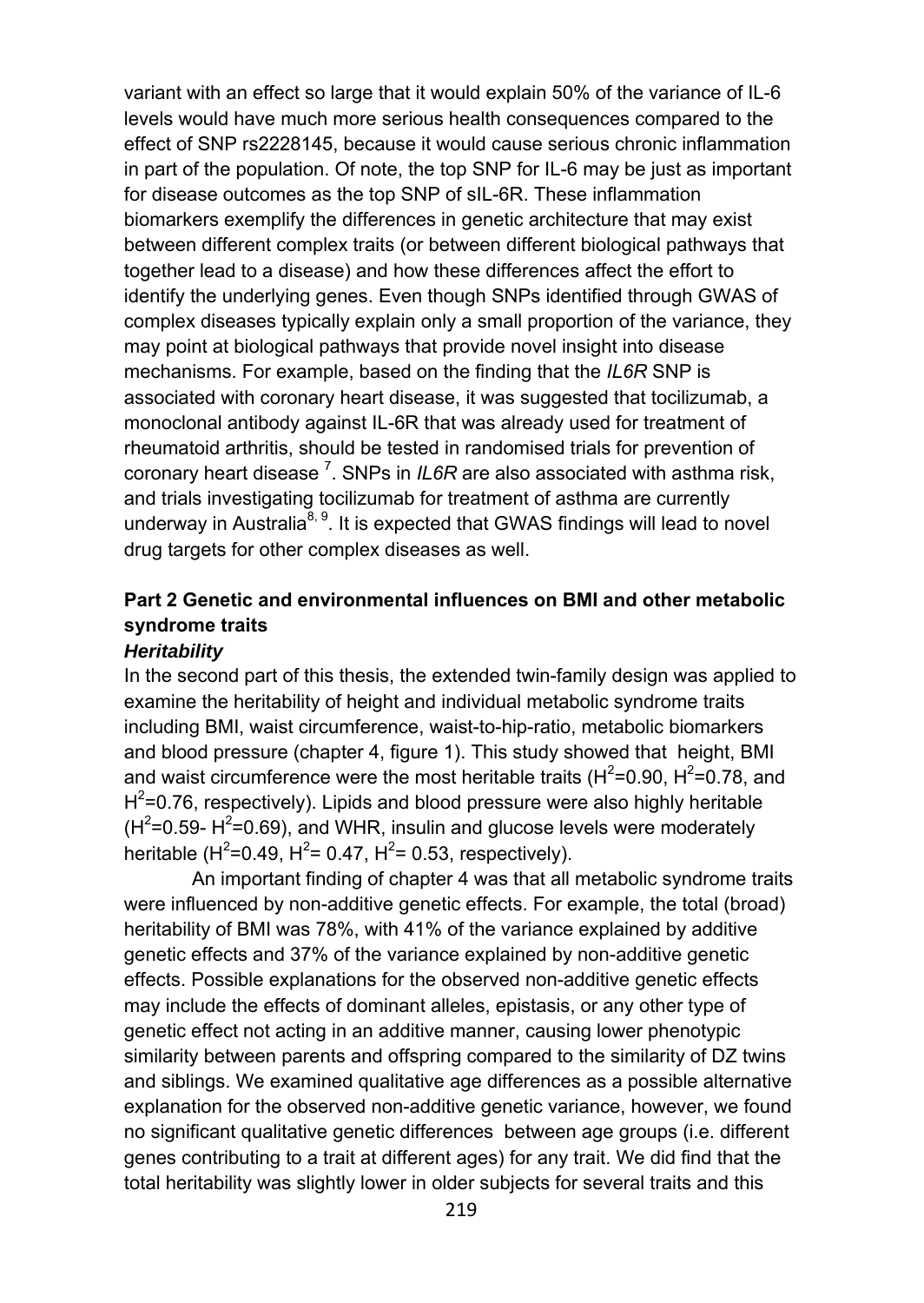was mainly related to an increase in unique environmental variance at higher ages. The non-additive genetic effects in our study could also potentially involve genetic effects that depend on environmental influences that are shared to a greater extent between siblings and twins than between children and their parents (gene X (sibling-shared) environment interaction). For example, lifestyle conditions have changed between the time when the parents in our study grew up and the time when their offspring grew up<sup>10</sup>. If the impact of genetic influences on metabolic syndrome traits depends on environmental exposures (e.g. caloric intake) that have changed between generations, such effects may be to a greater extent shared between twins and sibs than between parents and offspring. A final possible explanation is that parents and offspring have been equally exposed to relevant environmental influences during their lives, but that the impact of these exposures depends on genotype plus developmental stage, age, or length of the exposure (the latter three are similar among siblings but differ between parents and children).

 In chapter 5, the influence of genes and environment on BMI was studied from a different angle by examining longitudinal BMI discordance in MZ pairs who participated in NTR studies between 1991 and 2011. The most important finding was that large BMI discordance (within-pair BMI difference > 3 kg/m<sup>2</sup>), especially long-term discordance, in MZ twin pairs is rare, although discordance became more frequent at later NTR surveys - as the mean BMI and age of twin pairs increased (mean age at survey 1=17.2, SD=2.4, mean age at survey 8=34.6, SD=15.0). We observed that of the MZ twins who became discordant at some point in their lives, most converged to the same weight quickly. These findings illustrated that the heritability of BMI, at least in part, reflects that people tend to have a certain set-point of BMI that is strongly genetically determined, and that this set-point may diffuse after substantial weight gain. Another important finding of this study was that BMI discordant twins show clinically relevant differences in metabolic and inflammation biomarkers. These differences were not present in MZ twins who developed BMI discordance later in their life, illustrating that the level of these biomarkers cannot predict whether a person will develop a high BMI but rather the levels of these biomarkers are changed in response to changes in BMI. The discordant MZ twin design will continue to provide insight into the causes of obesityassociated disease in the future. The EUroDiscoTwin consortium plans to characterize obesity- concordant twins with differences in metabolic biomarkers, including Dutch twins from the NTR, to gain insight into the causes of 'metabolically healthy' versus 'unhealthy obesity'.

## *Current state and future directions of genetic research on complex (metabolic) traits*

Large genome-wide association meta-analyses for the traits studied in chapters 6 and 7 have identified a large number of loci to date  $11-14$ . For example, 32 loci have been published for BMI to date, which explain 1.45% of the variance of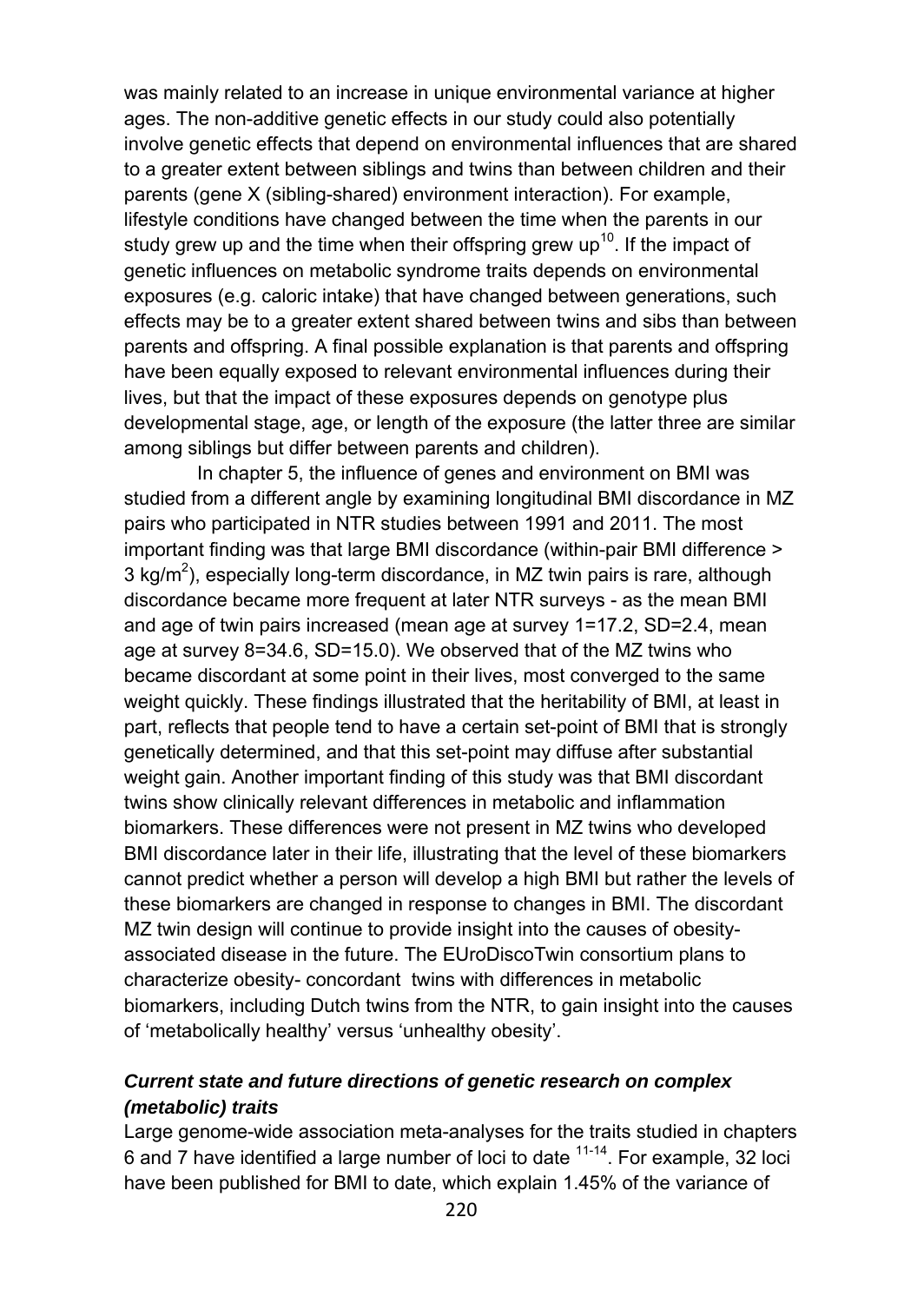BMI<sup>13</sup>, and 164 loci have been identified in the largest to date meta-analysis of BMI based on 320,485 individuals (manuscript submitted<sup>15</sup>). Importantly, as I explained earlier in this chapter, a small proportion of variance explained by a variant in the population certainly does not mean that the pathway affected by this variant is not that important for the phenotype or disease, although extremely large samples may be required to identify all common genetic variation through GWAS<sup>13</sup>. Of note, for adult height, as much as 697 common variants in 423 loci have been identified with genome-wide significance to date<sup>16</sup>, explaining one-fifth of the heritability of height (16% of the total variance). The height paper illustrates that larger samples continue to provide novel biological insights for the trait by pointing at novel relevant genes, and that phenotypic variation is related to multiple variants in the same gene or pathway, each with small individual effects<sup>16</sup>.

While genome-wide significant SNPs from GWAS point at locations in the genome where something is happening, the molecular action of these SNPs is often not understood. The majority of currently identified SNPS associated with complex diseases are located outside gene-coding regions<sup>17</sup>, and the pathways through which the risk allele influences disease risk is often unknown. This issue is exemplified by the *FTO* locus, which harbours the strongest genetic associations with BMI and obesity  $13, 18$ . The SNPs are located in intron 1 and 2 of the *FTO* gene. The biological relationship between this SNP and BMI was thought for years to be related to the expression of *FTO*, but a recent study demonstrated that the obesity-associated SNPs are associated with the expression of the homeobox gene *IRX3*, not *FTO* in human brain tissue<sup>19</sup>. Thus, the obesity-associated region within FTO contains enhancers that form long-range interactions with the promoter of *IRX3*. It has become clear that studies that provide insight into how DNA sequence and gene regulation are connected may be crucial to our understanding of complex diseases. The ENCODE project has greatly enhanced our knowledge of the regulatory regions encoded in the human genome by large-scale mapping of functional elements such as promoters, enhancers and open chromatin regions<sup>20</sup>. Further insight may come from studies that map genetic variants that impact on epigenetic regulation. For example, methylation QTL analysis aims to identify DNA sequence variants associated with variation in DNA methylation, and is expected to provide insight into the mechanisms affected by complex disease-associated SNPS that are identified through GWAS  $21, 22$ . The results of our study from chapter 6 in part 3 of my thesis give insight in the extent to which DNA methylation targeted by the now widely used Illumina 450k array shows variation due to common genotyped SNPs.

### **Part 3 Beyond DNA sequence: Epigenetic variation**

A growing body of evidence highlights the importance of epigenetic regulation for the phenotypes examined in part 1 and 2 of my thesis (see for example  $^{23-}$  $29$ ). DNA methylation is one of such epigenetic mechanisms, which may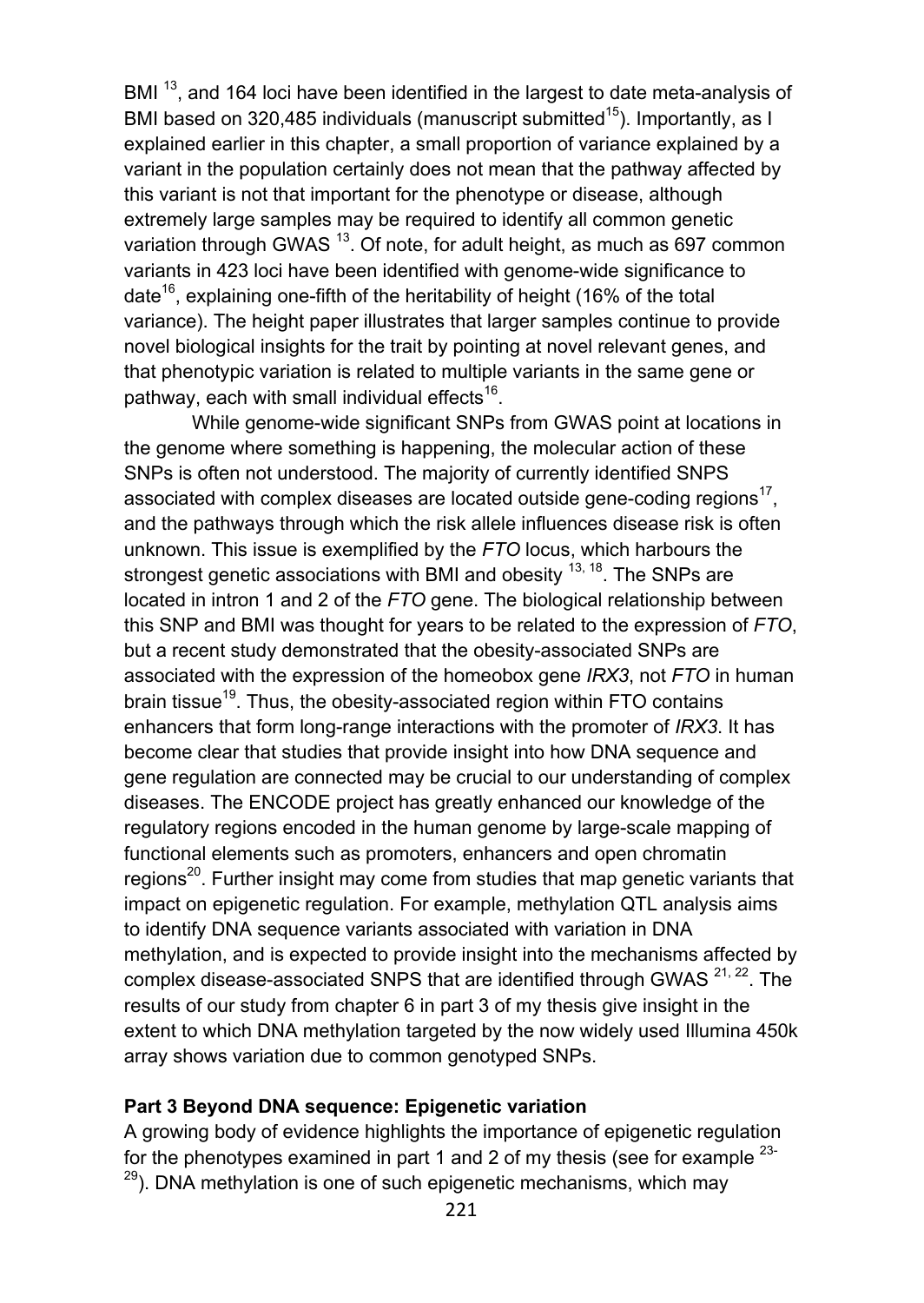mediate DNA sequence effects on complex traits as well as the effects of environmental exposures. In part 3 of this thesis, I examined the causes of variation between people in DNA methylation across the genome. In chapter 6, I describe that methylation at many CpG sites in blood is heritable and sites where a large proportion of variance is due to non-genetic influences (including environment, stochastic variation and measurement error) are also abundant. Of note, the average genome-wide variance of DNA methylation across individuals is low, because at a large number of CpGs, most individuals have very similar methylation levels. I also extended current knowledge on the heritability of DNA methylation with estimates of the variance explained by common genome-wide SNPs. These estimates of 'SNP heritability' suggested that DNA methylation level at a large number of CpGs measured by the 450k array displays genetic variation that is tagged by common genotyped SNPs, which provides guidance for mQTL studies and suggests that the 450k array will provide insight into disease-associated SNPs that act through methylation. In addition, I identified a large number of CpGs where the heritability of DNA methylation decreased with age, a small subset where the heritability increased with age, and a number of CpGs where the heritability of DNA methylation differed between males and females. The overall (twin-based) heritability and 'SNP' heritability of DNA methylation were on average 22 % and 7%, respectively, across genome-wide CpGs.

In chapter 7, I examined MZ twin correlations for DNA methylation measured using the 450k array in buccal samples. In many studies, for example those that focus on development and childhood traits and disorders, buccal is an attractive biological sample to study. I found that the MZ twin correlation is high at a number of CpGs sites in the genome (average correlation=0.31 across all CpGs, and average correlation=0.54 at sites where methylation showed the largest variance across subjects). In comparison, the average MZ twin correlation for DNA methylation level in blood was 0.20 across all genome-wide sites, and 0.57 for sites with the largest between-individual variance in blood. These findings illustrate that DNA methylation variation in buccal cells, similar to our finding in blood, is likely to be influenced by genetic variation. Of note, in chapter 7 I also found that the MZ twin correlation for DNA methylation level shows variation between genomic regions: Regions with low CpG density showed lower MZ twin correlations, suggesting that the variation in DNA methylation in these regions to a larger extent reflects non-genetic sources including environmental and stochastic influences. Although most studies of DNA methylation are currently performed using blood samples, our results from chapter 7 suggest that buccal samples are also suitable for obtaining genome-wide DNA methylation data.

#### *Epigenetic studies and tissue*

Large-scale epigenetic studies in living humans are only possible if DNA is obtained from easily accessible tissues. In chapter 6, I examined DNA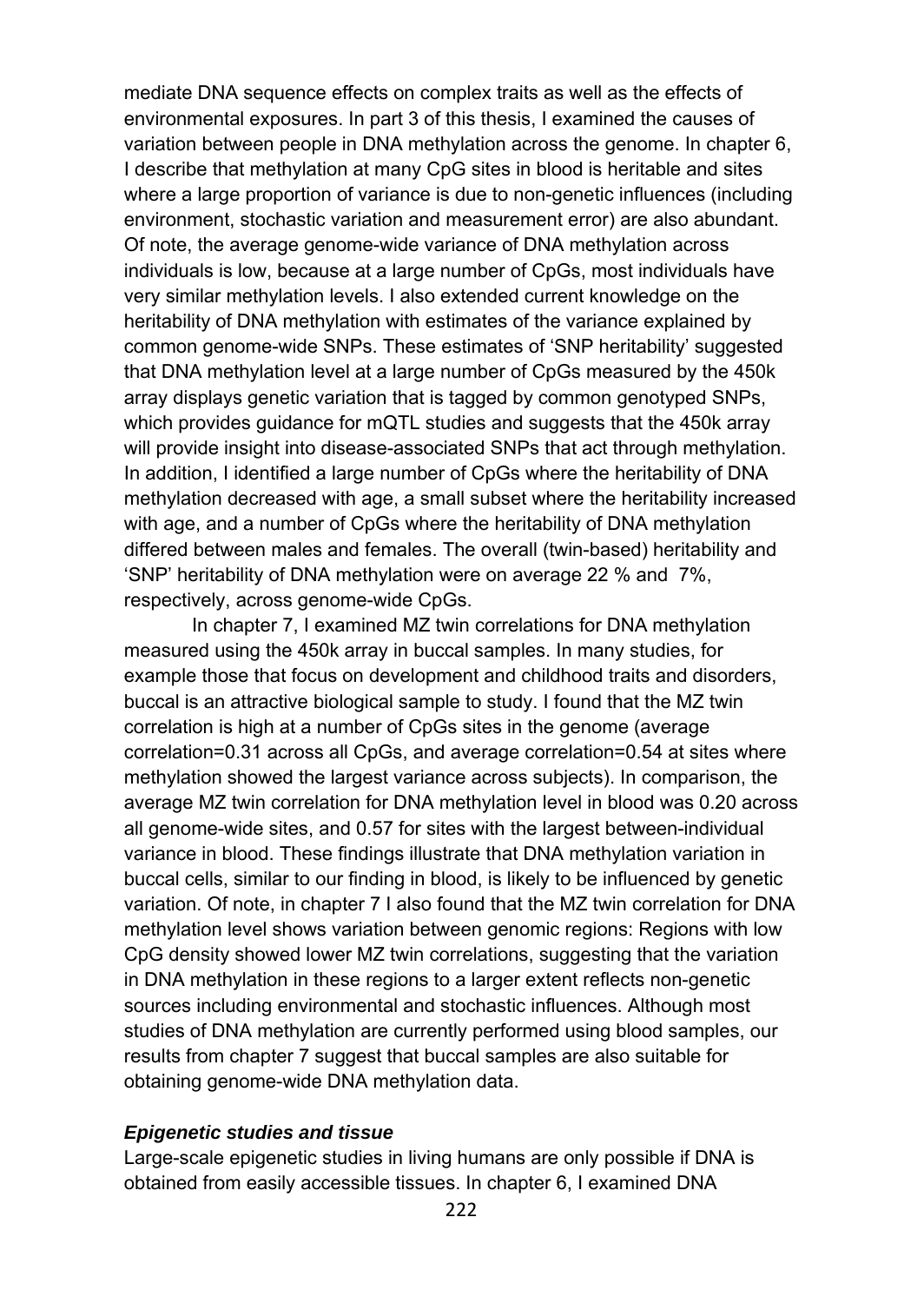methylation in blood samples and in chapter 7 I studied DNA methylation levels based on DNA extracted from buccal swabs. Buccal samples are easier to collect than blood samples, particularly in (young) children. It has also been suggested that buccal-derived DNA may be better suited compared to bloodderived DNA for studying epigenetics in connection to behavioural/psychiatric traits <sup>30</sup>. A recent study that compared methylation measured with the 450k array based on DNA from human post-mortem brain tissues from four different regions, blood and saliva samples found that saliva samples, in particular those containing the largest proportion of buccal epithelial cells showed an overall genome-wide methylation pattern that was closest to the brain tissues <sup>31</sup>. This greater similarity may relate to the fact that buccal cells and brain cells are both derived from the ectodermal layer, whereas blood cells are derived from the mesodermal layer. Nevertheless, there are also indications that DNA methylation levels at relevant candidate genes in blood may respond in a similar way to relevant exposures compared to methylation in the relevant disease tissue: Allele-specific methylation of the *FKBP5* gene (which has been implicated as a mediator of the effects of childhood traumatic life events on stress-related psychiatric disorders in adulthood) responds similarly in blood and brain cells to stimulation by glucocorticoids  $32$ . Although well-suited for DNA methylation studies, a potential drawback of buccal samples is that, because they contain a relatively small number of cells and thus a small amount of proteins, they are currently not suited for studies of other epigenetic marks such as histone modifications. In conclusion, it is expected that both blood and buccal will contribute to insights in the role of DNA methylation in human complex traits. In the nearby future, DNA methylation will be measured in buccal samples from twins who participate in the NTR as part of an FP7 EUfunded ACTION project on aggression in children.

## **Part 4: Twin studies and complex traits: Future and further considerations**

While GWASs for complex diseases and traits such as type II diabetes, insulin response and triglyceride levels were an instant success (see for example <sup>33-</sup>  $35$ ), early GWASs for common mental disorders were initially less successful, however, these studies were conducted in much smaller cohorts. For example, early GWASs of schizophrenia did not find genome-wide significant SNPs  $36-38$ . The finding that SNPs identified through GWAS explained only a small proportion of the total variance fuelled the discussion about the "missing heritability<sup>"39</sup>, which was at the time an important inspiration for chapter 8, in which I reviewed evolutionary perspectives on schizophrenia. It had been postulated that the difficulty to find genetic variants that explain a substantial part of the risk for psychiatric disorders may be related to the evolutionary history of these disorders<sup>40</sup>. In chapter 8, I reviewed evolutionary perspectives that have been proposed to explain why schizophrenia, one of the most detrimental common mental disorders, persists in the population despite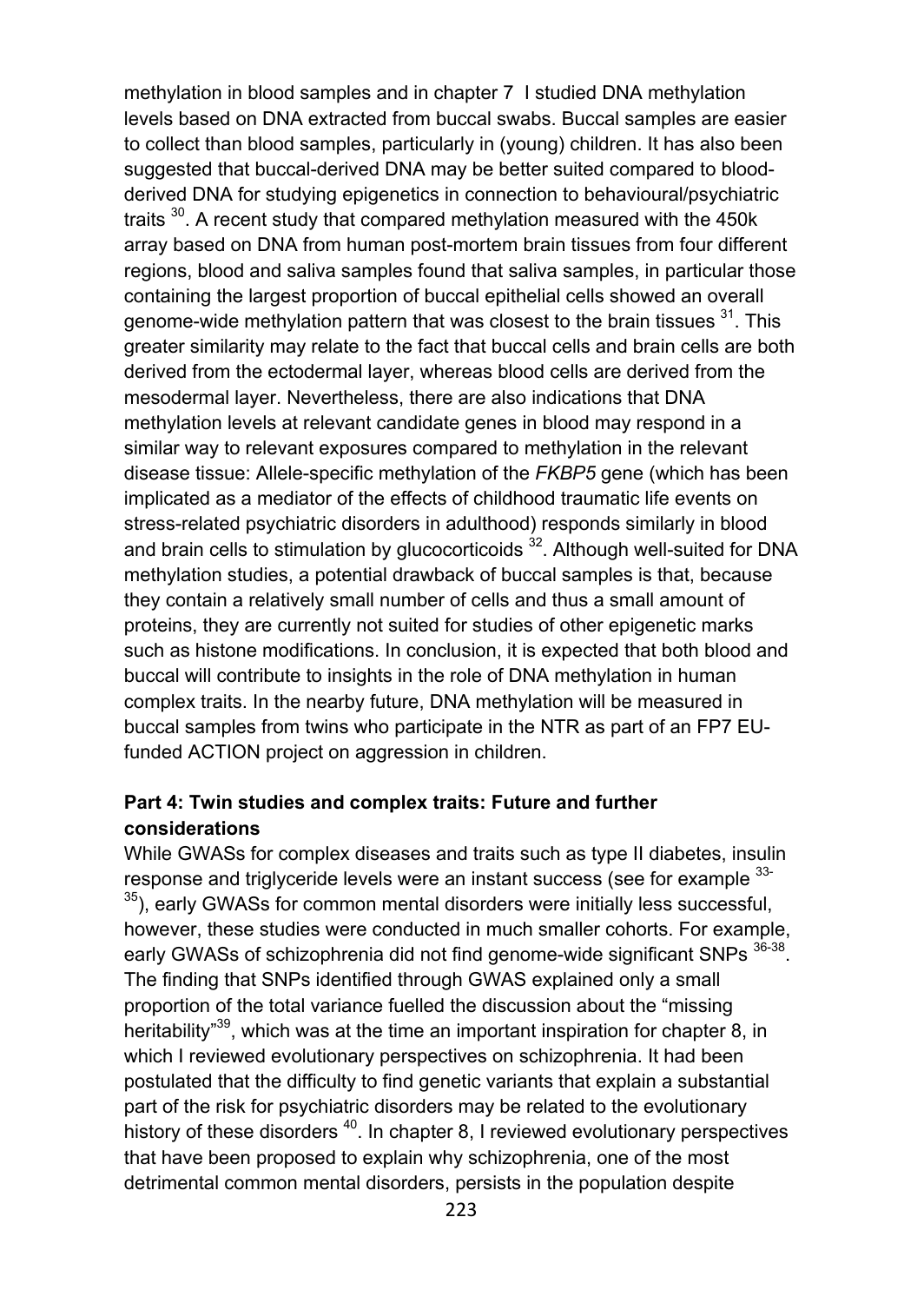conferring a significant reproductive disadvantage to patients. Proposed evolutionary explanations include balancing selection, fitness trade-offs, fluctuating environments, sexual selection, mutation-selection balance and genomic conflicts. The evolutionary perspectives of schizophrenia may to some extent also apply to other common (psychiatric) disorders. In July 2014, a paper came out that reported 108 loci for schizophrenia, which were identified based on 36,989 cases and 113,075 controls and more loci will undoubtedly be found in even larger samples  $41$ . Yet, the principles discussed in chapter 8 are still relevant as the 108 identified loci explain just 3.4% of the variation of disease liability, and all common SNPs together have been estimated to account for 23% of the variation in liability to schizophrenia, while the total heritability of this disease is ~70%.

For decades, the classical twin study has provided insight into the importance of genes and environment to individual differences in human complex traits. In chapter 9, I described the types of questions that can be examined with twin studies and review studies that applied either the classical twin study or the discordant MZ twin design to complex molecular traits such as metabolomics data, gene expression, the microbiome and epigenetics. The chapter illustrates that twin studies will continue to be highly valuable in the future. In chapters 6 and 7, I studied the importance of genes and environment to the variance of methylation at individual CpG sites in the genome. In chapter 9, I mentioned other interesting questions that may be examined in future studies with multivariate twin designs, for example: to what extent is epigenetic regulation and gene expression across genomic regions influenced by shared genetic or environmental factors? And to what degree do common genetic and environmental mechanisms underlie biological variation across different cells and tissues? MZ twins, who are often discordant for complex diseases, are expected to provide novel insights into epigenetic mechanisms involved in complex disease in the future.

#### *On the interpretation of the heritability of DNA methylation*

In chapter 9, I highlighted several assumptions of the twin design that are important to (re) evaluate if this design is applied to molecular data, including the assumption that MZ twins share 100% of their genetic material and the assumption that MZ twins share environmental influences to the same extent as DZ twins. Two other important issues for the interpretation of heritability in the light of epigenetic studies are parental effects and the potential existence of trans-generational epigenetic inheritance. The question whether transgenerational epigenetic inheritance exists in humans is perhaps one of the hottest topics these days in human epigenetic research. Although the answer to this question is currently unknown, a non-trivial question is how parental and trans-generational effects would influence the interpretation of the research described in this thesis, including the heritability of DNA methylation (part 3) and the heritability of phenotypes such as BMI (part 1 and 2).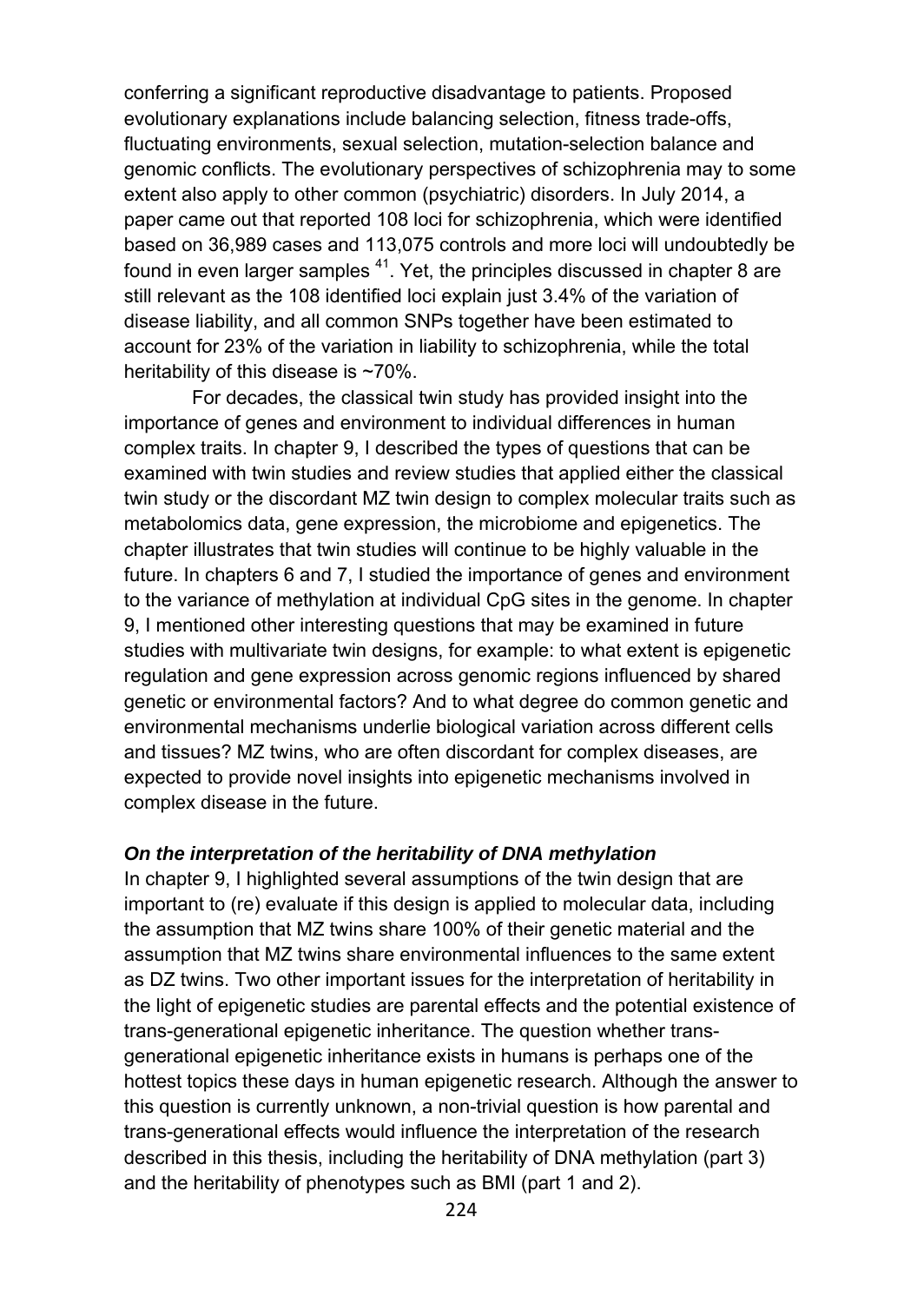Parental effects on epigenetic regulation imply that an exposure of the parent causes an epigenetic change in the germ line that is transmitted to the offspring or that maternal exposure during pregnancy causes an epigenetic change in the embryo. These epigenetic changes in turn may cause phenotypic changes in the offspring. There is increasing evidence for the existence of such effects in mammals. For example, several studies have demonstrated that inutero exposure of rodents to either maternal low protein diet or maternal highfat diet causes an increased risk of obesity and metabolic syndrome in the offspring through changes in epigenetic regulation <sup>42-46</sup>, and effects of maternal under-nutrition on epigenetic regulation in offspring have also been demonstrated in humans<sup>47</sup>. In rodents, similar effects have been demonstrated for paternal exposures  $48, 49$ . Although there is no doubt that these effects exist, an important question that remains to be unravelled is how much they contribute to variation in human phenotypes at the population level. Transgenerational epigenetic inheritance implies that epigenetic marks are transmitted through the germ line from parents to children, from these children to the grand children etc. (also in the absence of in-utero or germ line exposures in each generation, and independently of the DNA sequence). Rodent studies have shown that the phenotypic effects of in-utero exposure to maternal diet may be transmitted at least up to the third generation, depending on the sex of the offspring and the parent-of-origin <sup>50</sup>. Although the mechanisms behind the transmission of these effects are not well understood, a recent study of paternal prediabetes in rats that was transmitted to offspring revealed alterations in the fathers sperm methylome <sup>51</sup> and transmission of traits to offspring after paternal exposure have also been linked to microRNAs in sperm<sup>52</sup>. Parental and grandparental effects have also been observed in human epidemiological data. For example, effects of exposure to famine of paternal grandfathers is still evident in the grand-children, who have an increased risk of diabetes, cardiovascular disease and mortality  $53, 54$ . Yet, whether trans-generational inheritance of acquired epigenetic marks occurs in humans remains currently unknown.

If the classical twin model is applied to estimate the sources of variation underlying DNA methylation level, the effects of parental exposures on DNA methylation level that act independently of genotype are expected to end up in the component referred to as "the common environment", because such effects are equally shared between members of both types of twins. However, if the effect of parental exposures (or other shared environmental influences) on DNA methylation depends on genotype of the offspring, then these effects will manifest as part of the genetic variance. Also, if the if the parental exposure affects DNA methylation in an allele-specific manner and this allele-specific methylation pattern is maintained in the offspring, methylation variation will be statistically correlated with genetic variation (even though genetic variation in this case is not the primary cause of the variation in methylation); such effects will be included in the heritability of DNA methylation. Examples of allele-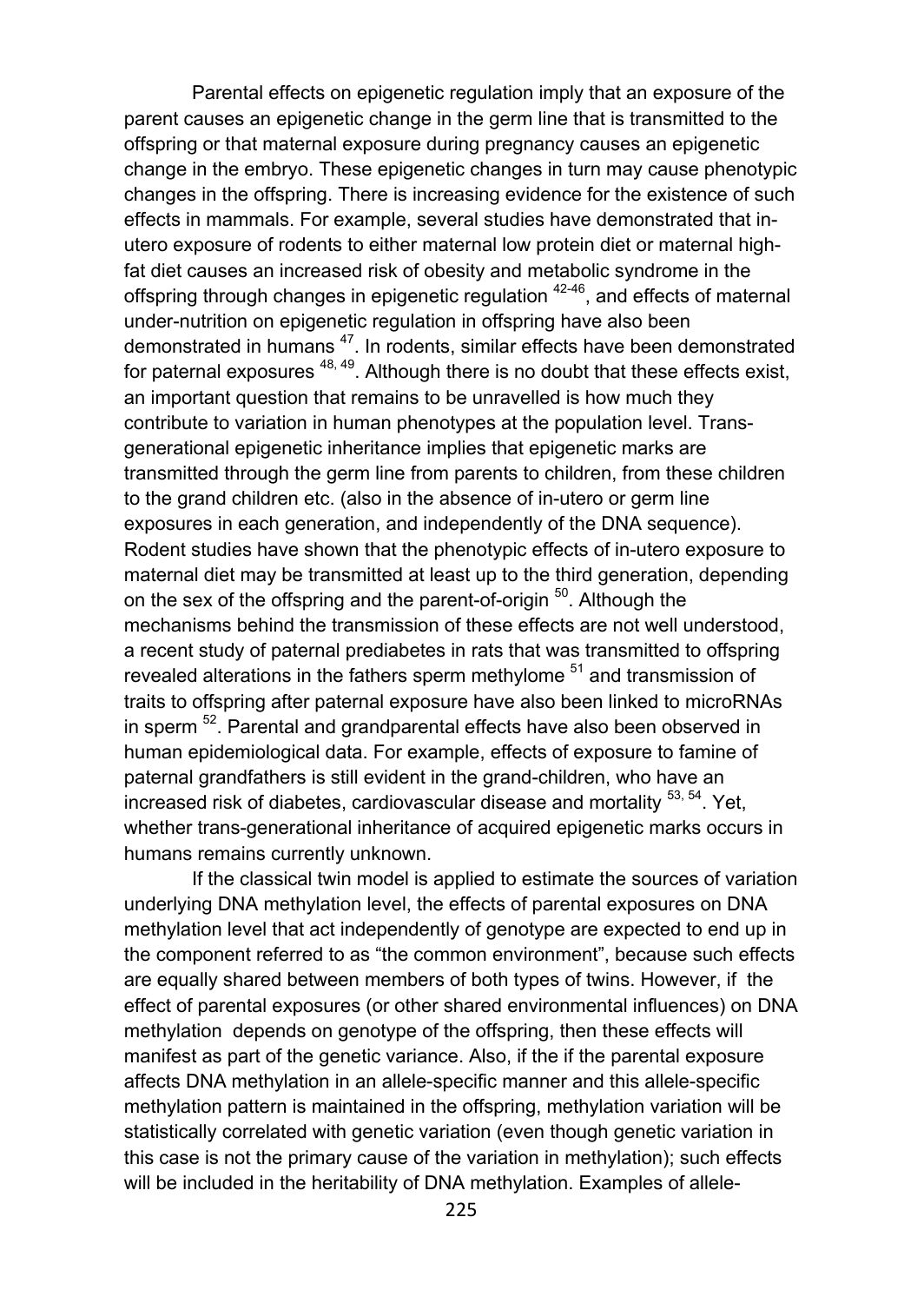specific exposure effects, where a certain exposure alters only the methylation level of a particular genetic allele, have been published (see for example  $^{32}$ ), but it is unknown how often these effects occur. Allele-specific methylation implies that individuals have intermediate methylation levels and the fact that not that many CpGs show intermediate methylation levels suggests that allelespecific exposure effects do not have a great impact on DNA methylation at the genome-wide level, although it may affect a proportion of CpGs in the genome. A special but abundant type of allele-specific methylation occurs when the CpG site itself is a genetic variant (e.g. the C or G may 'contain' a SNP; only the "CG allele" has the potential to become methylated)  $55$ . These CpG-SNPs also have implications for GWA studies of complex traits: if disease risk depends on the methylation status of the "CG" allele, associations of such SNPs with complex phenotypes are statistically weak if methylation status is not taken into account. Such mechanisms may be identified by integrated analysis of DNA sequence variants and epigenetic variation  $56, 57$ .

 If DNA methylation is indeed influenced by trans-generational inheritance of epigenetic mechanisms, variation in DNA methylation attributable to this mechanism of inheritance is only included in the heritability of DNA methylation if transmitted in an allele-specific fashion. The existence of allelespecific trans-generational inheritance of DNA methylation is well-established in plants. For example, fruit-ripening in tomato plants is affected by an "epi-allele" involving methylation of a locus that shows a Mendelian inheritance pattern despite not being related to a nucleotide sequence difference <sup>58</sup>. Similar to human MZ twins, isogenic *Arabidopsis* lines can show substantial variation in DNA methylation <sup>59</sup>. Some differentially methylated regions that reside in isogenic lines (called epigenetic quantitative trait loci) account for substantial parts (60% to 90%) of the heritability of the complex traits flowering time and primary root length <sup>59</sup>. Although these findings by no means imply that similar mechanisms occur in humans (because in humans, DNA methylation is largely erased in the germ line and in the early embryo, whereas DNA methylation is not erased between generations in plants), the findings from plants illustrate the implications for the heritability of complex traits if trans-generational epigenetic inheritance (independent of the DNA sequence) would exist in humans.

#### *Partitioning complex trait variation into genetic and epigenetic effects*

It is clear that individual differences in complex traits are related to genetic variation and epigenetic variation, and that these components are connected to each other in complex ways. While it was already possible to estimate the proportion of variation in complex traits due to measured genetic variation (as illustrated in chapter 3), it is currently unknown how much of the variation in complex traits is related to epigenetic variation. To explore this question, my colleague Michel Nivard and I applied a novel method based on genome-wide SNP data and genome-wide blood methylation data, to simultaneously estimate the proportion of variation in BMI explained by SNPs and the proportion of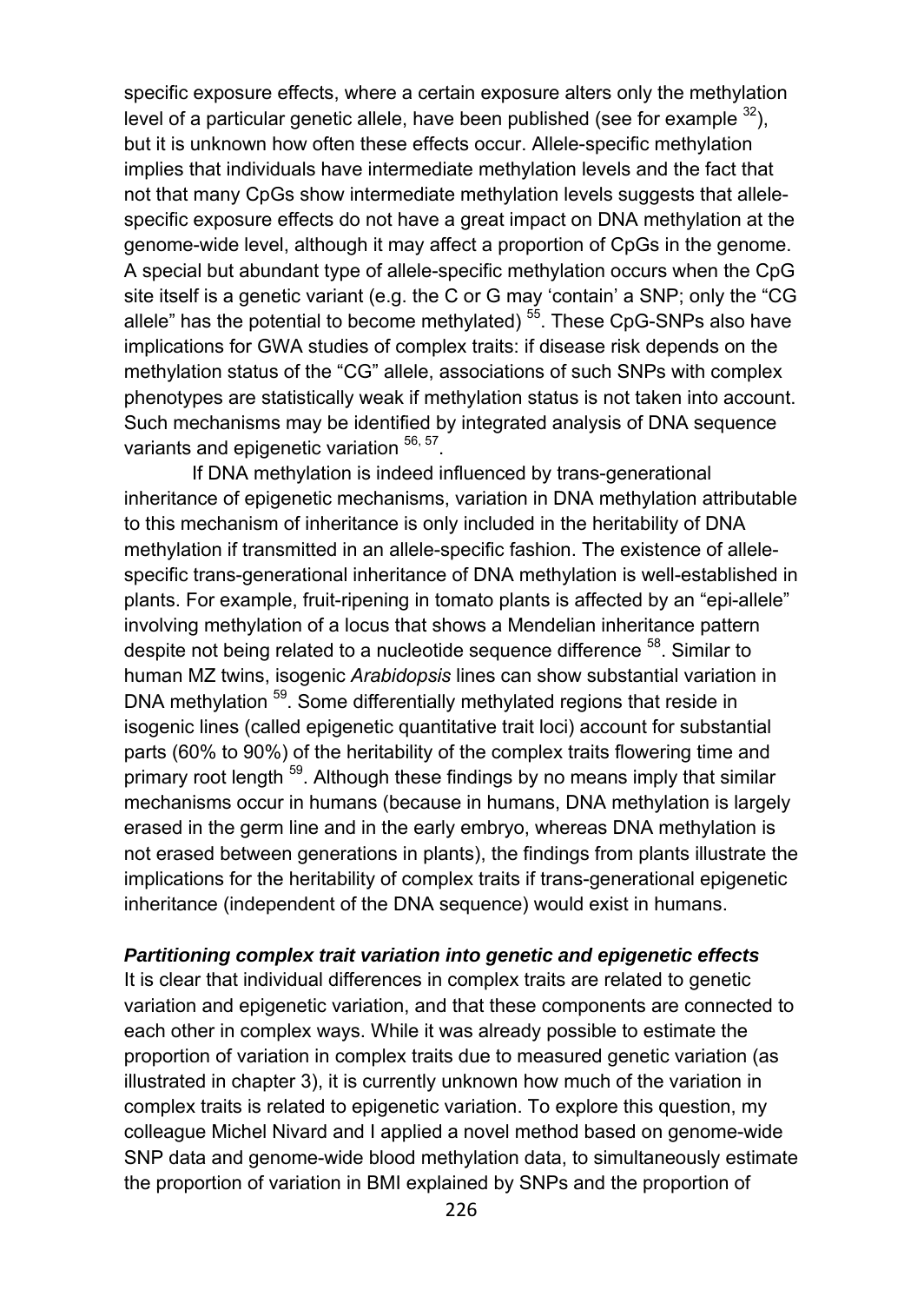variation explained by DNA methylation in blood, while accounting for the correlation between the two. Preliminary results of this analysis indicated that 42% of the variation in BMI is explained by common genotyped SNPs, 39% is explained by DNA methylation variation in blood and the correlation between the effect of genome-wide SNPs on BMI and methylation variation associated with BMI was 0.36. Importantly, while the association between SNPs and the trait is inherently causal (the level of a trait cannot affect the genotype), the association between DNA methylation and the trait is more complex: this variance component may include effects of DNA methylation on the trait, effects of the trait on DNA methylation, and effects of a common underlying mechanisms on the trait and DNA methylation (with the exception of shared effects of common genotyped SNPs as these are included in the correlation of 0.36). Longitudinal phenotypic and epigenetic data will be highly valuable to distinguish between epigenetic variation that is induced by the phenotype/disease state and epigenetic variation that is causally related to the trait. In the future, the novel method may be applied to other complex traits to gain insight into the degree to which variation is related to DNA methylation variation in a target tissue, and into the extent to which genetic and epigenetic effects related to the trait of interest are correlated.

### **Conclusions**

In conclusion, I found that inflammation biomarkers and metabolic syndrome traits are characterized by significant heritability. These findings illustrate that individual differences in the vulnerability to develop metabolic disease are to a large extent explained by differences in genetic susceptibility. Many loci have been identified where genetic or epigenetic variation is connected to these traits. I found that DNA methylation is itself to an important extent heritable, but environmental influences also account for a large part of the variation. Interestingly, I found that at a substantial number of CpGs in the genome the variation in DNA methylation due to environmental or stochastic influences increases with age. I also found that a substantial part of the heritability of DNA methylation can be explained by common SNPs, and that that blood and buccal samples are both informative to inter-individual differences in methylation due to genetic and environmental influences, although they may not hold the same information with respect to epigenetic variation involved in complex traits. The extent to which the phenotypes examined in this thesis (i.e. inflammation biomarkers and metabolic syndrome traits) are influenced by epigenetic variation, possibly in interaction with the DNA sequence and environment, awaits further examination. Future studies including Epigenome-Wide Association Studies (EWAS), and studies that integrate epigenetic and genetic information will provide further insight into the epigenetic mechanisms involved in complex traits and into the interplay of genetic and epigenetic variation within and across generations.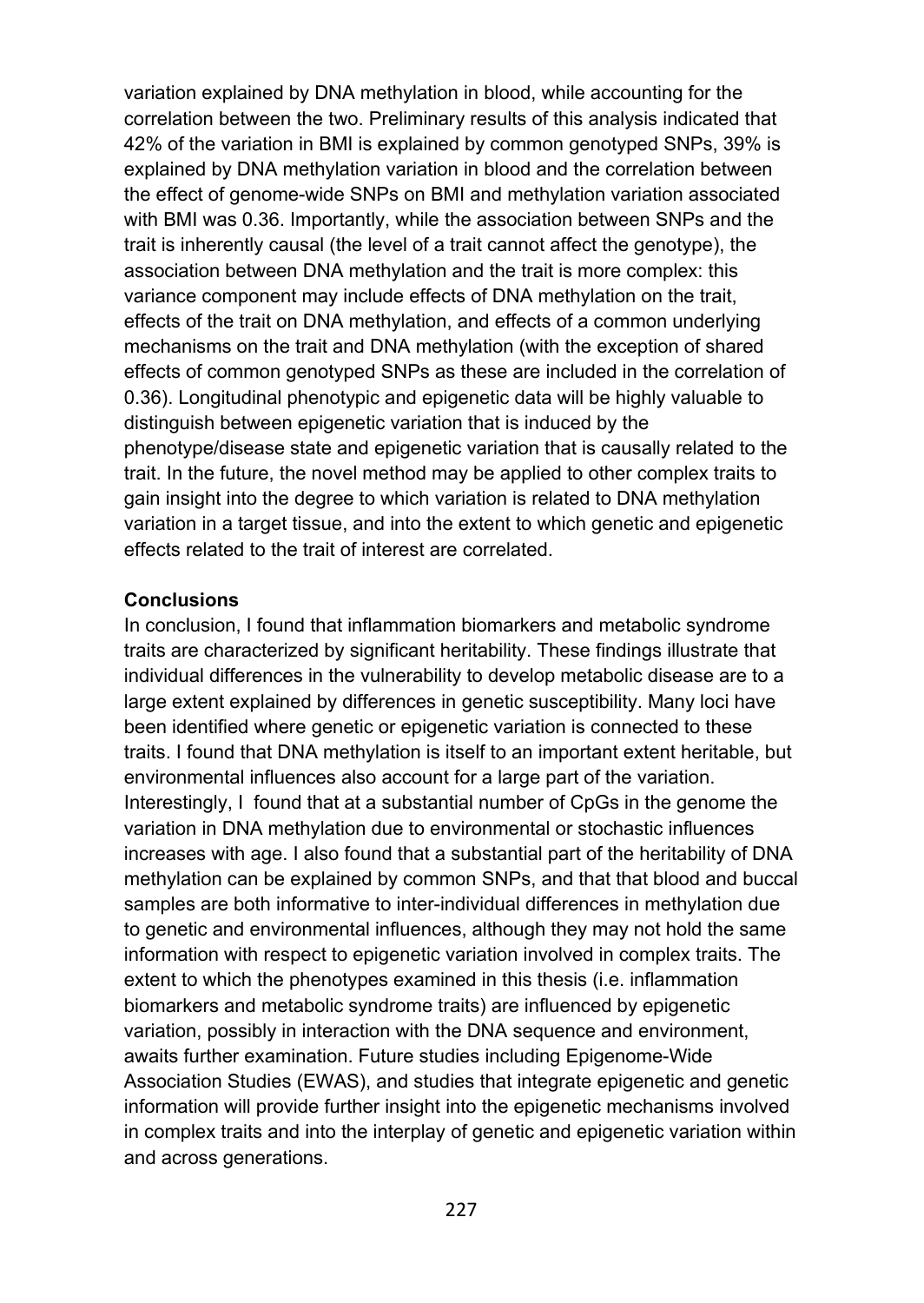### **Reference List**

1. Dehghan,A. *et al.* Meta-analysis of genome-wide association studies in >80 000 subjects identifies multiple loci for C-reactive protein levels. *Circulation* **123**, 731-738 (2011).

2. Dehghan,A. *et al.* Association of novel genetic Loci with circulating fibrinogen levels: a genome-wide association study in 6 population-based cohorts. *Circ. Cardiovasc. Genet.* **2**, 125-133 (2009).

3. Naitza,S. *et al.* A genome-wide association scan on the levels of markers of inflammation in Sardinians reveals associations that underpin its complex regulation. *PLoS. Genet.* **8**, e1002480 (2012).

4. Rose-John,S. IL-6 trans-signaling via the soluble IL-6 receptor: importance for the pro-inflammatory activities of IL-6. *Int. J. Biol. Sci.* **8**, 1237-1247 (2012).

5. Scheller,J., Garbers,C., & Rose-John,S. Interleukin-6: From basic biology to selective blockade of pro-inflammatory activities. *Semin. Immunol.*(2013).

6. Waage,A., Brandtzaeg,P., Halstensen,A., Kierulf,P., & Espevik,T. The complex pattern of cytokines in serum from patients with meningococcal septic shock. Association between interleukin 6, interleukin 1, and fatal outcome. *J. Exp. Med.* **169**, 333-338 (1989).

7. IL6R Genetics Consortium and Emerging Risk Factors Collaboration. Interleukin-6 receptor pathways in coronary heart disease: a collaborative meta-analysis of 82 studies. *Lancet* **379**, 1205-1213 (2012).

8. Ferreira,M.A. *et al.* Identification of IL6R and chromosome 11q13.5 as risk loci for asthma. *Lancet* **378**, 1006-1014 (2011).

9. Revez,J.A. *et al.* A new regulatory variant in the interleukin-6 receptor gene associates with asthma risk. *Genes Immun.* **14**, 441-446 (2013).

10. Food and Agriculture Organization of the United Nations. World agriculture: towards 2015/2030 (Summary report). 2012. Rome.

11. Dupuis,J. *et al.* New genetic loci implicated in fasting glucose homeostasis and their impact on type 2 diabetes risk. *Nat. Genet.* **42**, 105-116 (2010).

12. Global Lipids Genetics Consortium Discovery and refinement of loci associated with lipid levels. *Nat. Genet.* **45**, 1274-1283 (2013).

13. Speliotes,E.K. *et al.* Association analyses of 249,796 individuals reveal 18 new loci associated with body mass index. *Nat. Genet.* **42**, 937-948 (2010).

14. Levy,D. *et al.* Genome-wide association study of blood pressure and hypertension. *Nat. Genet.* **41**, 677-687 (2009).

15. GIANT consortium. The influence of age and sex on genetic associations with adult body size and shape: a large-scale genome-wide interaction study (manuscript submitted). 2014.

16. Wood,A.R. *et al.* Defining the role of common variation in the genomic and biological architecture of adult human height. *Nat. Genet.* **46**, 1173-1186 (2014).

17. Hindorff,L.A. *et al.* Potential etiologic and functional implications of genome-wide association loci for human diseases and traits. *Proc. Natl. Acad. Sci. U. S. A* **106**, 9362- 9367 (2009).

18. Frayling,T.M. *et al.* A common variant in the FTO gene is associated with body mass index and predisposes to childhood and adult obesity. *Science* **316**, 889-894 (2007).

19. Smemo,S. *et al.* Obesity-associated variants within FTO form long-range functional connections with IRX3. *Nature* **507**, 371-375 (2014).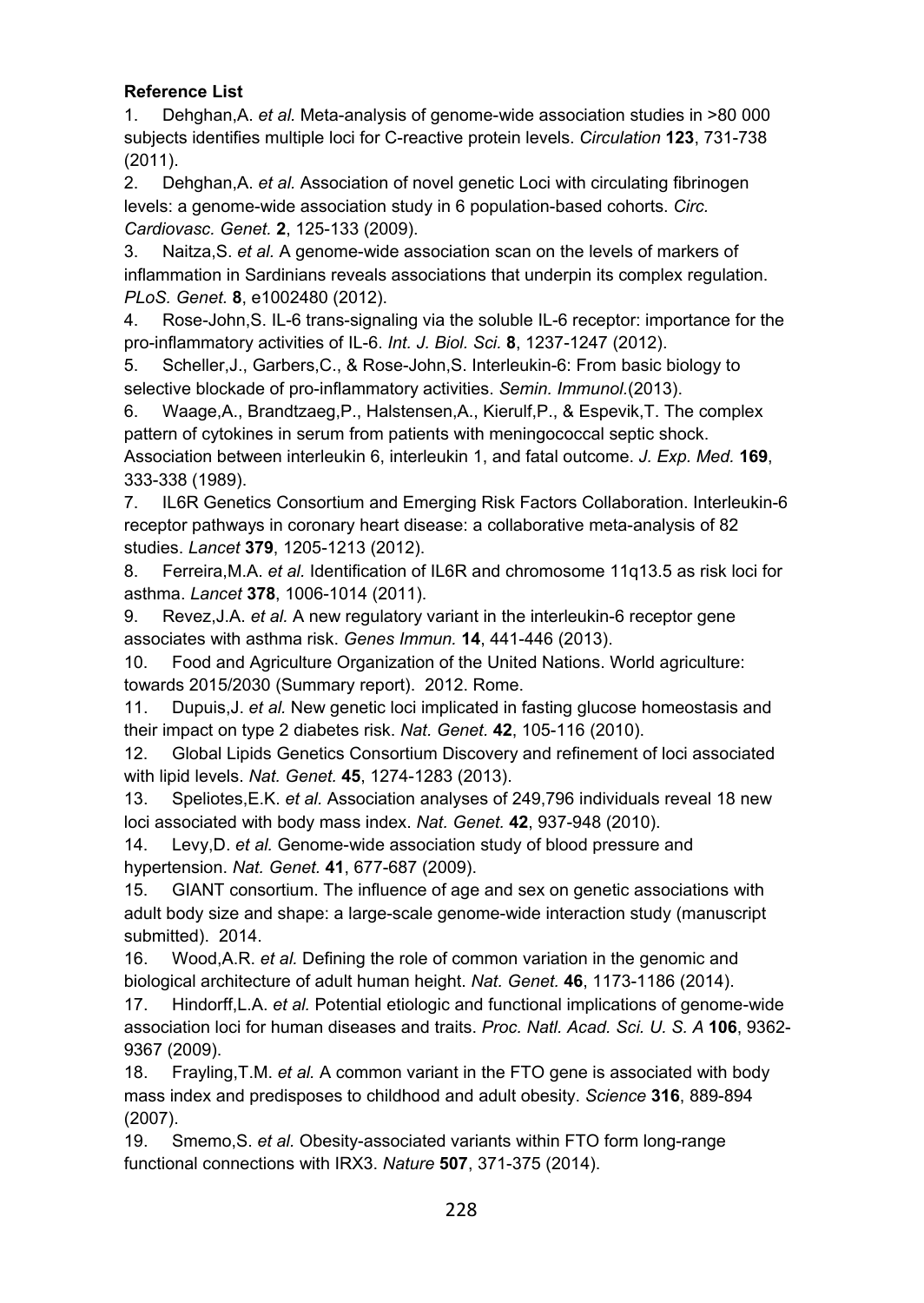20. ENCODE Project Consortium An integrated encyclopedia of DNA elements in the human genome. *Nature* **489**, 57-74 (2012).

21. Bell,J.T. *et al.* DNA methylation patterns associate with genetic and gene expression variation in HapMap cell lines. *Genome Biol.* **12**, R10 (2011).

22. Gibbs,J.R. *et al.* Abundant quantitative trait loci exist for DNA methylation and gene expression in human brain. *PLoS. Genet.* **6**, e1000952 (2010).

23. Dayeh,T. *et al.* Genome-wide DNA methylation analysis of human pancreatic islets from type 2 diabetic and non-diabetic donors identifies candidate genes that influence insulin secretion. *PLoS. Genet.* **10**, e1004160 (2014).

24. Dick,K.J. *et al.* DNA methylation and body-mass index: a genome-wide analysis. *Lancet* **383**, 1990-1998 (2014).

25. Nilsson,E. *et al.* Altered DNA methylation and differential expression of genes influencing metabolism and inflammation in adipose tissue from subjects with type 2 diabetes. *Diabetes* **63**, 2962-2976 (2014).

26. Sinclair,K.D. *et al.* DNA methylation, insulin resistance, and blood pressure in offspring determined by maternal periconceptional B vitamin and methionine status. *Proc. Natl. Acad. Sci. U. S. A* **104**, 19351-19356 (2007).

27. Stenvinkel,P. *et al.* Impact of inflammation on epigenetic DNA methylation - a novel risk factor for cardiovascular disease? *J. Intern. Med.* **261**, 488-499 (2007).

28. Agarwal,S. & Rao,A. Modulation of chromatin structure regulates cytokine gene expression during T cell differentiation. *Immunity.* **9**, 765-775 (1998).

29. Plagemann,A. *et al.* Hypothalamic proopiomelanocortin promoter methylation becomes altered by early overfeeding: an epigenetic model of obesity and the metabolic syndrome. *J. Physiol* **587**, 4963-4976 (2009).

30. Lowe,R. *et al.* Buccals are likely to be a more informative surrogate tissue than blood for epigenome-wide association studies. *Epigenetics.* **8**, 445-454 (2013).

31. Smith,A.K. *et al.* DNA extracted from saliva for methylation studies of psychiatric traits: Evidence tissue specificity and relatedness to brain. *Am. J. Med. Genet. B Neuropsychiatr. Genet.*(2014).

32. Klengel,T. *et al.* Allele-specific FKBP5 DNA demethylation mediates genechildhood trauma interactions. *Nat. Neurosci.* **16**, 33-41 (2013).

33. Saxena,R. *et al.* Genome-wide association analysis identifies loci for type 2 diabetes and triglyceride levels. *Science* **316**, 1331-1336 (2007).

34. Scott,L.J. *et al.* A genome-wide association study of type 2 diabetes in Finns detects multiple susceptibility variants. *Science* **316**, 1341-1345 (2007).

35. Steinthorsdottir,V. *et al.* A variant in CDKAL1 influences insulin response and risk of type 2 diabetes. *Nat. Genet.* **39**, 770-775 (2007).

36. Lencz,T. *et al.* Converging evidence for a pseudoautosomal cytokine receptor gene locus in schizophrenia. *Mol. Psychiatry* **12**, 572-580 (2007).

37. O'Donovan,M.C. *et al.* Identification of loci associated with schizophrenia by genome-wide association and follow-up. *Nat. Genet.* **40**, 1053-1055 (2008).

38. Sullivan,P.F. *et al.* Genomewide association for schizophrenia in the CATIE study: results of stage 1. *Mol. Psychiatry* **13**, 570-584 (2008).

39. Maher,B. Personal genomes: The case of the missing heritability. *Nature* **456**, 18- 21 (2008).

40. Uher,R. The role of genetic variation in the causation of mental illness: an evolution-informed framework. *Mol. Psychiatry* **14**, 1072-1082 (2009).